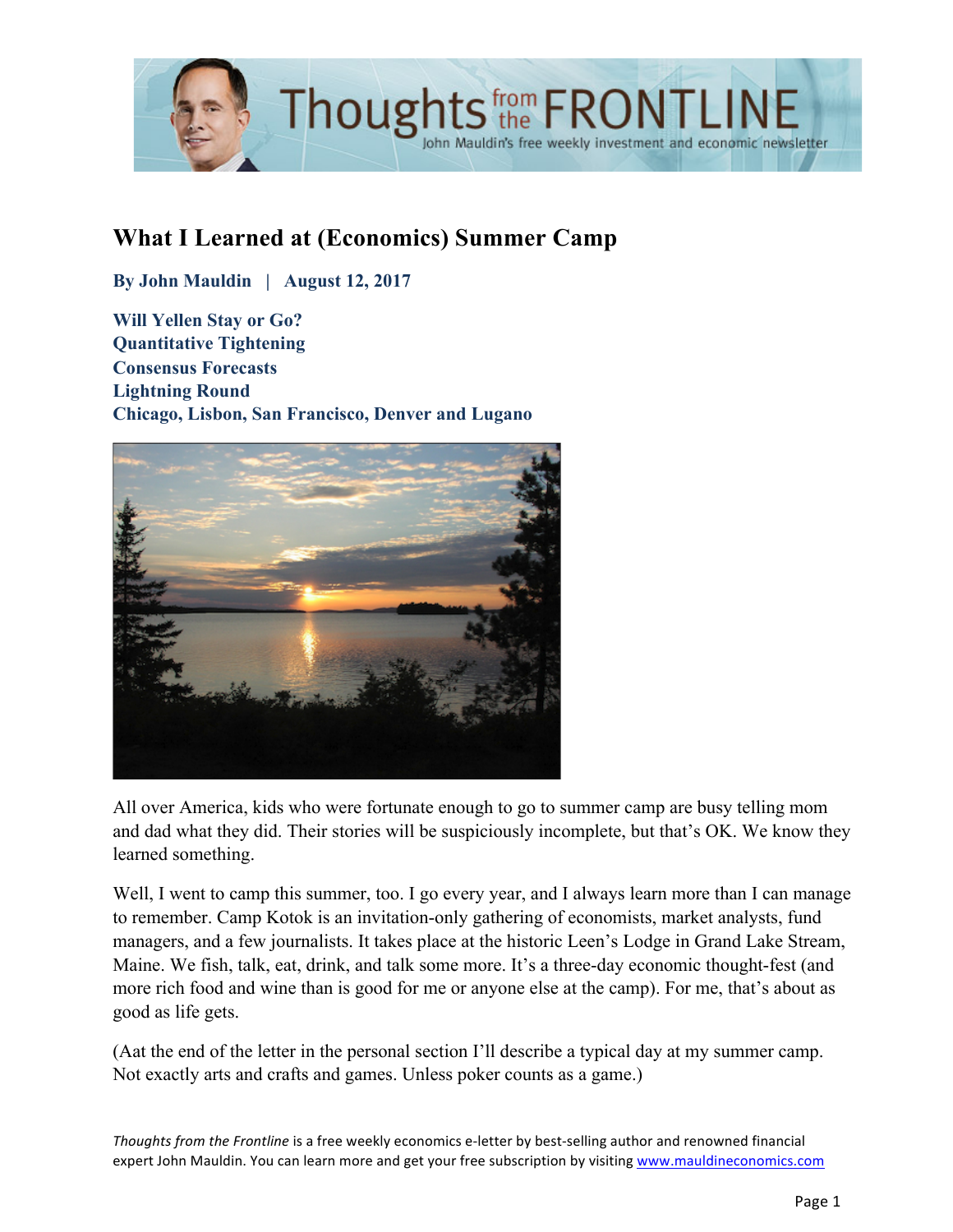Come along with me as I share some of my main takeaways from the camp and then, in a "lightning round," touch on on a few various shorter topics.

David Kotok of Cumberland Advisors started the event after narrowly escaping death in the World Trade Center on 9/11. It was a way for him and a few friends to get away from the city, appreciate life, and talk about things that matter. Now the gathering has grown to about 50 of us. We meet under the Chatham House Rule, which means we can't quote each other directly without permission. That helps promote an open exchange of ideas. And it's definitely open. It is interesting to see the difference in the level of communication in an environment where people are not worried about being quoted when they trot out a new idea they have recently started thinking about. Testing those ideas against one's peers, who might have different views about the same topic, is a valuable process.

David relaxes the rule for certain parts of the event, and that's part of what I'll share with you today. The Saturday night dinner always includes a debate on some contentious issue, with participants who are known to disagree. Martin Barnes from *Bank Credit Analyst* always moderates. He is one of the few who can quiet that room, with his imposing height, his booming Scottish brogue, and his offbeat sense of biting humor.

This year's debate topic was the Federal Reserve. Specifically, we discussed the Fed's future leadership and policies. Both are very much in question right now, and much depends on the answers. Time will tell what happens, but here is what some experts think.

#### **Will Yellen Stay or Go?**

The first debate question was deceptively simple. Who will be running the Fed next year, and will it matter? How will new leadership change anything? Janet Yellen's current turn at the chair expires in February. Trump could renominate her but hasn't yet announced a decision or even given a hint.

This is speculation, but President Trump had some kind words for Yellen in a recent *Wall Street Journal* interview. Anonymous sources quoted in the media say Trump economic advisor and former Goldman Sachs executive Gary Cohn is also in the running. Other names come up, but those two are leading for now.

I am not sure what to make of President Trump's generous remarks, especially after his less than laudatory remarks about the Yellen Fed on the campaign trail last summer. It may just be that wiser heads got to him and pointed out that she is going to be Fed chair through February. No matter what he plans to do, there is really no point in a sitting president antagonizing a Fed chair when he would like her to not turn off the easy-money spigot too soon – in spite of what he said during the campaign.

Camp Kotok attendees had mixed views. Even most of those with a preference doubted the choice would matter very much. The Fed's policy course under Yellen will be hard for Cohn or anyone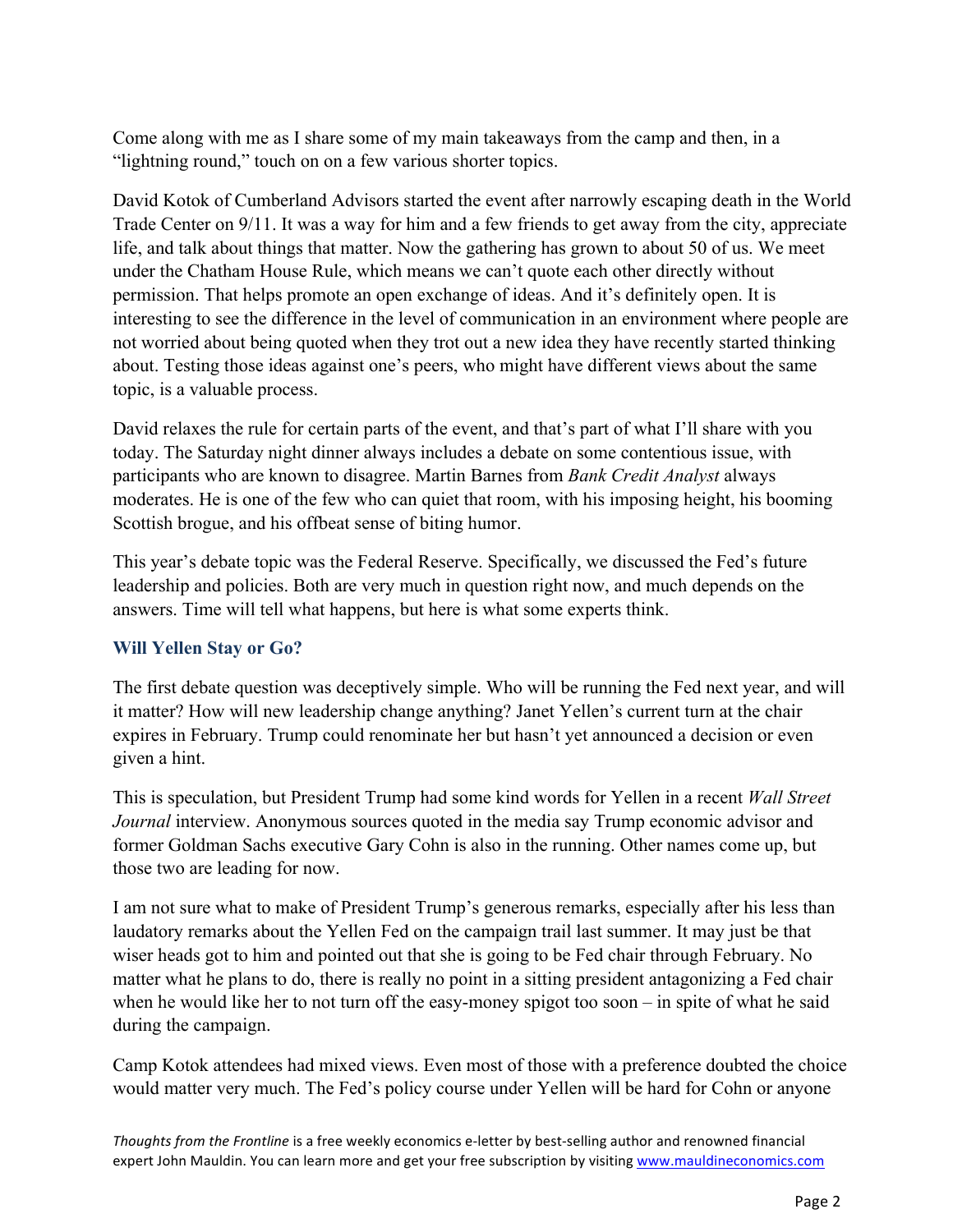else to change. One person made a very interesting point, though. We know President Trump admires successful business leaders. That might give Cohn an edge, since he was COO at Goldman Sachs. But then again, installing a Goldman Sachs alum at the head of the Fed really doesn't square with his campaign speeches.

It wouldn't surprise me to see a "dark horse" emerge as the nominee. Let's hope we get for Fed chair – and then also for the Fed governors – individuals as qualified as Trump's Supreme Court nominee. Trump will get to fill at least six of the seven potential open seats by this time next year. No other president has been able to put his stamp this firmly on the Fed since Woodrow Wilson appointed the original Federal Reserve Board of Governors in 1913: Trump's nominees will control the Fed. The Fed chair and vice chair plus three board governors were appointed by Obama, but as part of the normal process of governors' terms expiring. Fed governors are appointed for 14 years in an effort to keep any one president from being able to appoint all the governors. But in recent years, because of resignations, the situation has shifted; and now Trump has a remarkable opportunity – and will own the outcome. Good, bad, or indifferent, it will be the Trump Fed.

For the record, Yellen has also left open the possibility of staying on the Board of Governors after her term as chair is over. Those are separate appointments. She can technically remain on the board until January 31, 2024. She's 70 now, and I [doubt](http://www.mauldineconomics.com/frontlinethoughts/what-would-yellen-do) she'll hang around till 2024, but it's possible. But going from being Fed chair to just another governor would be unusual, especially considering the rather large speaking fees and book royalties that ex-Fed chairs can command. Then again, we know Supreme Court justices delay retirement so that a president they like can appoint their successors. I think Yellen is reminding Trump that she still has that option.

The same is true for Vice Chair Stanley Fischer. His board term lasts until January 31, 2020; so if he chooses to stay, he could be around until either Trump's second term or someone else's first.

The other two serving Board of Governors members are Jerome Powell, whose term isn't over until January 31, 2028, and Lael Brainard, whose term ends on January 31, 2026. They can both elect to stay, but the expectation is that Brainard will also resign after Yellen departs. There is really no speculation as to what Jerome Powell will do. If he likes doing what he does – and he does run some very interesting committees – he may wait until he sees who else is on the reconfigured board and figures out whether he can get along with them.

Now, with regard to the importance of these appointments, businesspeople think differently from economists. They pay attention to market signals rather than political criteria. One person said Cohn at the Fed might "clean house," as Rex Tillerson is doing at the State Department. The Fed has over a thousand PhD economists on staff, and it's not at all clear that the combined weight of their expertise leads to better policy decisions. (When that point was made at the camp, the discussion got heated, more so than I recall seeing in past years, but with good reason. There were any number of economists in the room, and they had a lot of PhD-holding friends who were still at the Fed. So they squawked loudly; and, as you might imagine, Martin Barnes had to restore order.)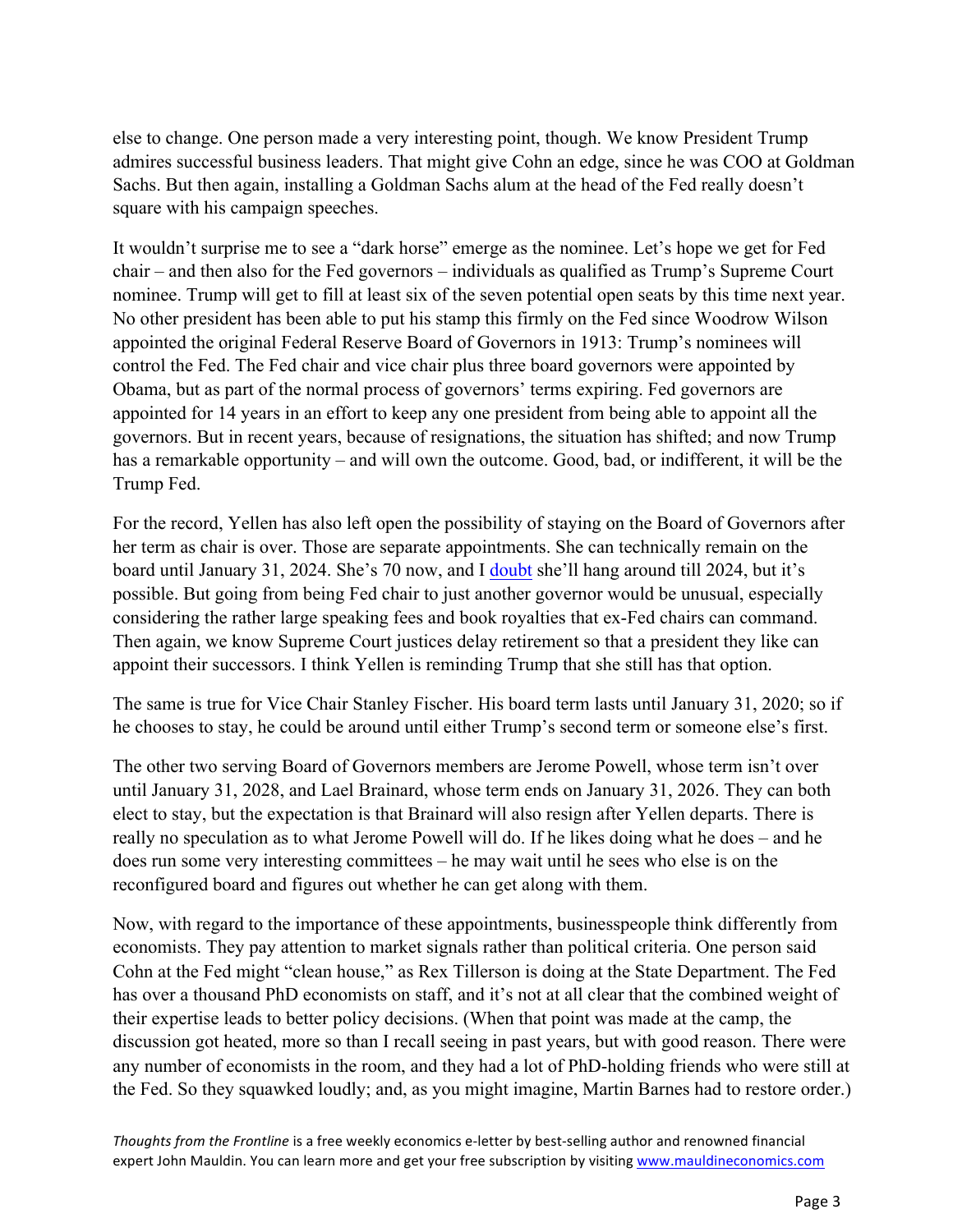The bottom-line consensus on Yellen vs. Cohn: Both are tolerable. Markets might like Yellen better simply because she is at least a known quantity. Cohn might bring a different attitude and make personnel changes, but his impact wouldn't show up in monetary policy for some time. But there were more than a few campers who preferred to see someone else appointed. Including your humble analyst.

However, when I discussed Trump's next two probable nominees to the board (Randal Quarles, a Treasury Department official in the George W. Bush administration, and Marvin Goodfriend, a former Fed official who is now a professor of economics at Carnegie Mellon University), there was general agreement with me that those two names suggested there would not be a serious change in direction at the Federal Reserve Board next year. So when the next crisis hits, you can expect more QE and perhaps even negative rates, if you take Goodfriend's speeches and research seriously, which I would.

## **Quantitative Tightening**

The next question we dealt with was, should we be concerned about quantitative tightening? Is the market too complacent?

Here I'll use my edited version of my associate Patrick Watson's notes on the debate:

Jim Bianco (bond market maven/guru and analyst): Assume QT begins in September. Will not be immediate problem in 4Q, but may be in 2018. What really matters isn't the Fed but the collective balance sheets of all central banks, which are still growing worldwide for now. **Problems more likely when we see net global QT. In other words, bigger market impact will come when ECB decides to start QT.** This will likely raise interest rates, could get 150 bps on long end by 2019. Problematic for risk markets. [We will touch on the issue of reserve-bank balance sheets in a moment.]

Bob Eisenbeis (Atlanta Fed chief economist, who attended FOMC meetings for ten years): Thinks market can easily digest the suggested tightening levels over five quarters. Amounts are trivial to Treasury market. But part of impact will depend on Treasury choices over re-funding what Fed doesn't buy. Agrees with Bianco that international is bigger issue than Fed.

Danielle DiMartino (former assistant to Richard Fisher at the Dallas Fed and author of recent bestseller *[Fed Up\)](https://www.amazon.com/dp/B01IOHQ9H8/ref=dp-kindle-redirect?_encoding=UTF8&btkr=1)* thinks none of this matters because QT won't happen. We will get to recession first. Global bond markets assume the same, so Fed is performing a risky experiment if it does QT.

Megan Greene (chief economist at Manufacturers Life): Everyone worried about inflation when QE started. It showed up only in asset prices. QT might have opposite effect, which would mean a potential reversal of asset prices – but impact mitigated if Fed keeps making its plans clear. Maybe we will see a slight steepening. It depends on how much and on how long they keep going.

From the floor, Harvey Rosenblum (chief economist at the Dallas Fed for many years until he resigned a few years ago): Will we become Zimbabwe, or Japan? So far Japan winning. Is inflation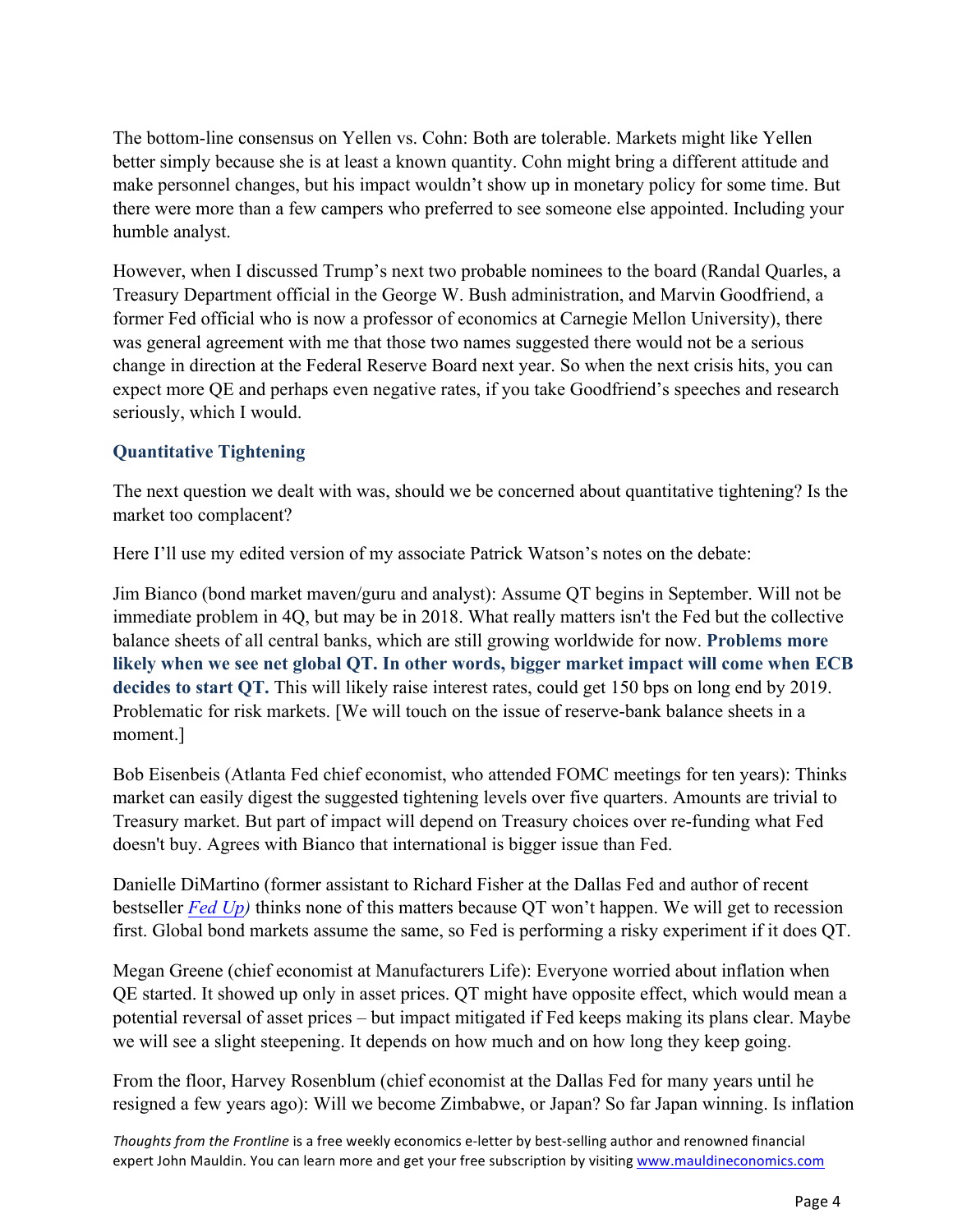being mismeasured, and is it really much lower than the Fed believes? If so, and the Fed realizes it, QT could come back off the table. If they don't realize it, they could make a major policy error. (Many recessions can be laid at the foot of the Federal Reserve and its policy errors. Only in hindsight, of course. For the record, I believe QT is a policy error. Just saying...)

(Sidebar: You scoff at the idea that inflation is lower than anticipated? If you take out food, energy, and the oddly figured "owner's equivalent rent," inflation is about 0.6%. Yes, I know, if you assume away the real world, you can make your model do anything you want. But for the bulk of the economy, inflation is not a worry and is actually falling. When we get to "peak rents," we could easily see inflation drop below 1%. And during a recession? Can you say deflation? The Fed panicking and massive QE? Get ready for an interesting ride.

#### **Consensus Forecasts**

Each year, most camp participants fill out a survey (and some of us place small side bets, typically five dollars a choice) on a number of different economic indicators. Let me just give you the average predictions as to where things will be one year from now.

• Three-month LIBOR: 1.64% from 1.30% today and 0.82% a year ago – that's a doubling in the rate in two years.

- Ten-year Treasury note: 2.57%
- WTI crude oil: \$50.20 (but the range was all over the place, from \$30 to \$76)
- S&P 500: 1,340, with surprisingly few really bearish views

• Gold: \$1,340, and while there were a few outliers in both directions, people were generally looking for a strong movement upward.

- Dollars per euro: \$1.14
- Dollars per UK pound: \$1.23
- Yen per yollar: 115 (and surprisingly, my suggested number was not the highest prediction)
- Unemployment rate: 4.4%
- Core CPI: 1.9%

• US GDP: 2.12%, again with a very wide range, but interestingly, nobody was predicting a negative GDP or an outright recession.

In short, the average predictions pretty much repeated the current consensus of the market, which is to say, they are averages that reflect a complacent outlook. But I can tell you, there was a wide range on most of the predictions, and that disparity in views certainly came out in the discussions.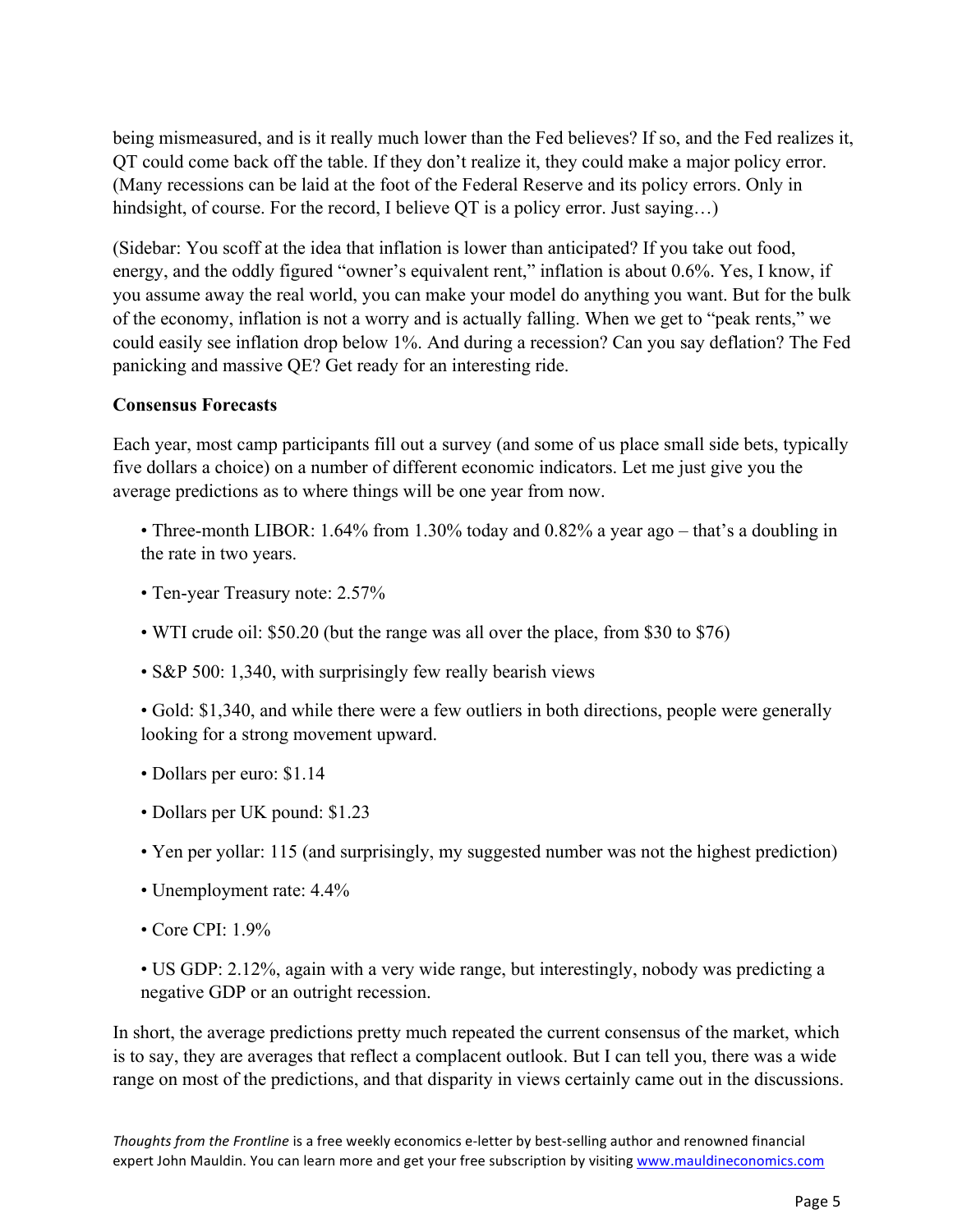### **Lightning Round**

Takeaway 1: Almost everyone expects a serious market correction before the end of the year. Most of the people I talked to were concerned about market complacency; and even if they were bullish, which many of them were, they were surprised that we've gone this long without a correction. Could one be starting this week? We'll see…

Takeaway 2: In talks with people I seriously respect, I found more concern about valuations and spreads in the bond market than about valuations in the stock market. As I sat with a few people and "war-gamed" what the next recession will look like, a general agreement emerged that the credit markets will be far more volatile than they were last time, even though banks are better capitalized today than they were 10 years ago. The problem is simply that credit markets have no liquidity and valuations are extraordinarily stretched. And not just in the US.



One of the participants told me to look at this chart:

Dear gods, when European junk bonds pay the same as US Treasurys do, there is really something out of whack in the world. Look at that spike in European junk in 2009 and the one back in 2002. European junk bond investors have never been more complacent. The reach for yield is staggering. The participants in that market think that Draghi and the European Central Bank have their backs. If the situation starts to get volatile, they expect the ECB to step in. But the ECB would have to change its mandate in order to buy junk bonds, and that means getting the more conservative members of the eurozone to agree. I hesitate to bet on that. This could be the European equivalent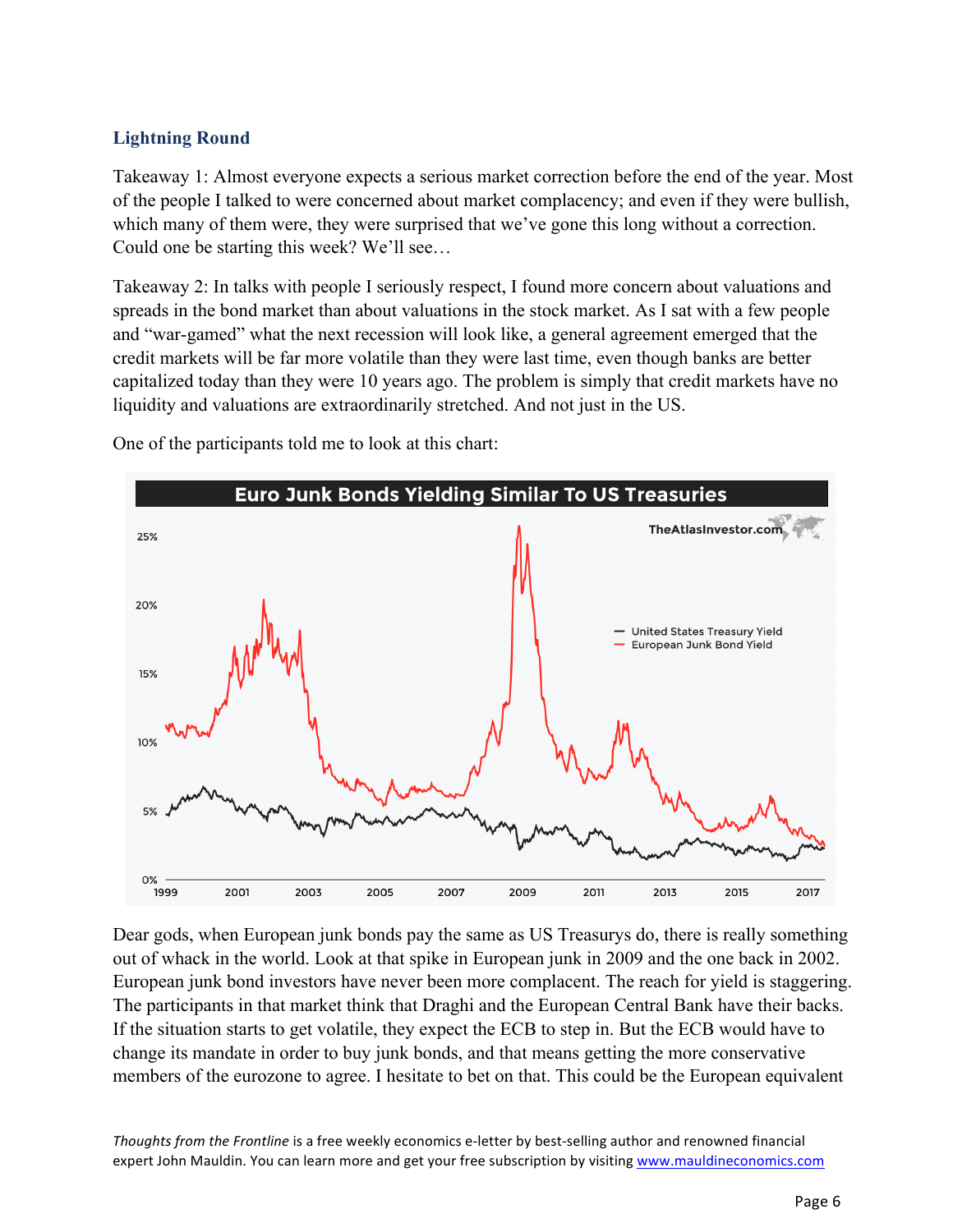of the Big Short in the next global recession.

Takeaway 3: Much of the private discussion centered around how much the Fed will tighten this year. Some thought the Fed wouldn't raise any further, and some thought we would get at least one or two more rate hikes. The consensus seemed to be that a December rate hike is on the table unless we get some really unsettling data between now and then. It certainly doesn't look as though we'll see a hike in September, though. If there is one, it will be a surprise to everyone I talked to.

Takeaway 4: There was a conversation between a very serious Fed watcher and a former Fed economist. The question was, what would happen if the Fed's balance sheet went negative, i.e., if they were selling their bonds back into the market at a loss? The answer was that the Fed is not required to record losses on asset sales against capital. There is an agreement with the US Treasury that says the Fed can create a negative asset account, but at that point it withholds remittances until the balance sheet is positive again. The Fed would be technically insolvent, but that wouldn't matter because it's backed by the US Treasury.

Takeaway 5: One gentleman who has been coming to the camp for several years runs a fund and is an expert on frontier markets. Because I have been to 62 countries – many of them on the very frontier of the frontier markets, I'm always interested in talking with him. And now that I'm managing my own portfolio of managers, I've noticed that we have several different frontiercountry ETFs in our portfolios. This piques my interest even more. So I always ask him what his favorite frontier market is, and what he sees happening in that space. For the last three or four years he has been consistently big on Vietnam.

This year he surprised me by answering "Serbia." I probably shouldn't have been surprised, as almost the entire Central and Eastern European sector is hot, hot, hot. When I asked why, he pointed out the country has really made itself investor-friendly but that plus is not all that easy to trade, so there's a lot of undervalued potential in what is essentially a well-educated and growing economy. And he still loves Vietnam and also mentioned Myanmar and a few countries in East Africa.

As you might expect, he has to travel more these days and to places that really aren't vacation spots in order to do proper due diligence. He has to do things that you and I might not want to do, which says that if you ever want to invest in those markets, you need to find someone like him to do your traveling and decision-making for you.

The takeaways don't end here, but we've run out of room today.

## **Chicago, Lisbon, San Francisco, Denver, and Lugano**

I mentioned above that I would give you a typical day's schedule at Camp Kotok. Depending on how dedicated a fisherman (or woman) you are, you get up and have breakfast in the morning with the staff, who make you pretty much anything you want. They make extraordinarily good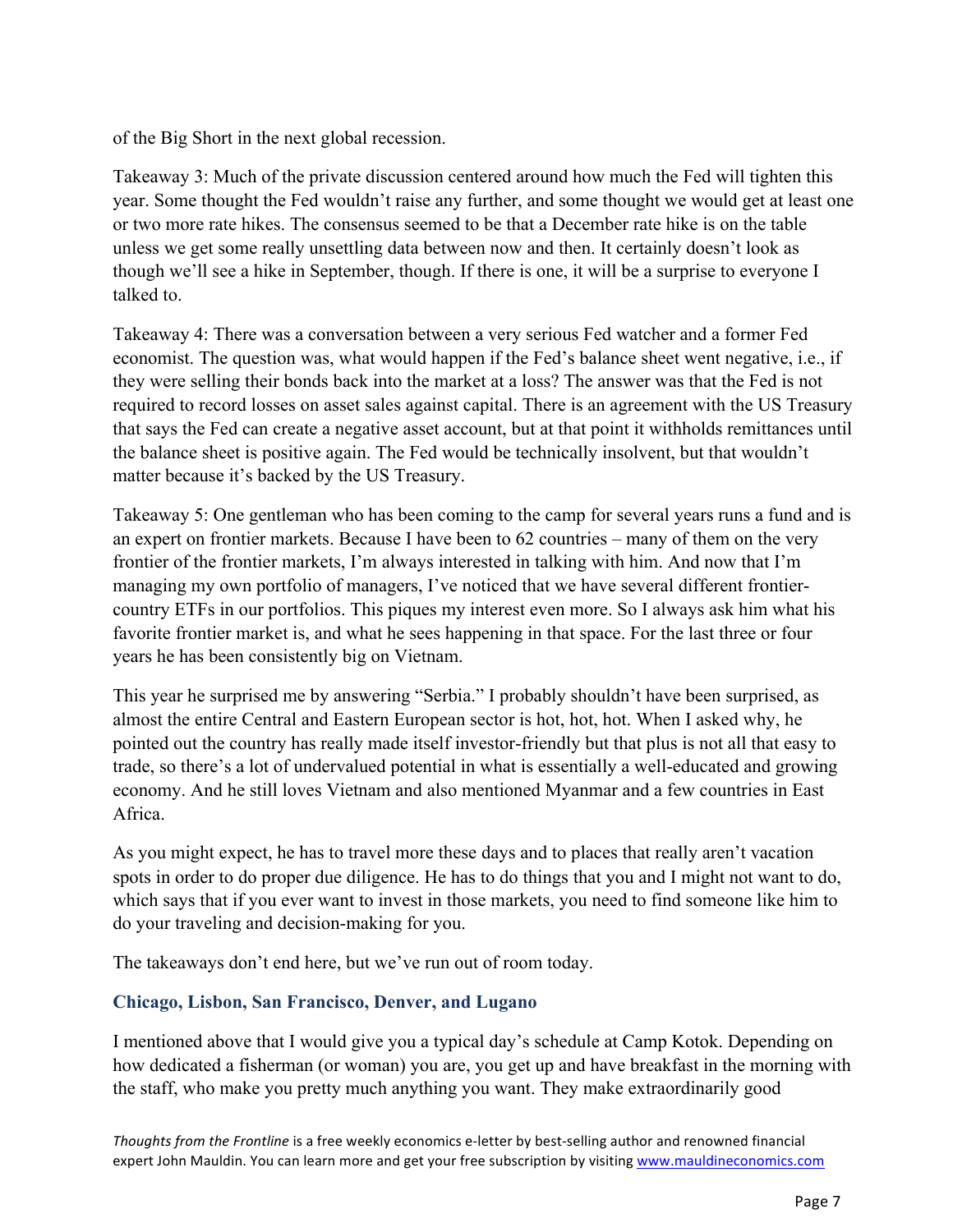pancakes. I will admit that while pancakes are normally off my diet, I indulge this one time of the year along with my regular scrambled eggs and maybe some bacon.

Then you find your guide, who takes you to his boat, and you get out on whatever lake we are fishing that day. Depending on when you head out, there are friends to greet but not much real economic discussion, except on Friday morning when the unemployment numbers come out. A fair number of attendees stick around the lodge for that number and then try to get on the internet to send out quick takes to their readers and/or clients. So the fishing gets started later for some of us.

We all meet for lunch somewhere, which the camp staff has been preparing for us; and the guides clean and cook whatever we catch, which is paired with too many fattening hors d'oeuvres. We dine on lots of fried fish and every now and then some fried eel and/or lake salmon if anybody happens to catch one. For the healthy-minded among us, the staff steams some of the fish along with vegetables. And of course there's a generous quantity of wine. Lunch lasts at least two+ hours, making for some of the best conversations around the lake camps. Some people go back out and fish a bit more, but generally people call it a day by three or four and head back to the lodge or cabins to clean up and get ready for dinner.

Attendees begin gathering around 5:00 or 6:00. Tempting hors d'oeuvres in abundance (I don't know where they get that smoked duck, but it is awesome) take the edge off your hunger. And the conversations start. I try to make it a point to sit at every dinner with a different group of people. And while I have old friends, of course, I enjoy getting to talk with people that I don't normally run into. I remember a particularly wonderful conversation a few years ago with a former Fed regional president that went on later than it should have because we were having so much fun sharing. Somehow the informal setting makes us all more relaxed and open. Then you go to your comfortable but rustic cabin (after all, this is a fishing camp even if it is one of the nicest in the area), and you wake up the next morning and do it again.

Some people do it for two days, but most do it for three or four. A few hardy fanatic fishermen come on Wednesday; more arrive the next day or the next. Nearly everyone stays Friday and Saturday; there are generally special events planned for Sunday (range shooting or canoeing the St. Croix River at the Canadian border were the events this year), but you can always find a guide to take you back out on yet another lake in the area. Saturday night generally sees a table or two of poker. I make it a point not to play. While there have been a few times when I've been one of the big winners, more often than not I reach my loss limit and bow out. I would rather sit out on the deck and talk on a beautiful evening.

And while it may sound like the emphasis is on fishing and food, the real highlights are the conversations.

Looking ahead, I don't do much traveling till the end of September, and then I will be in Chicago, Lisbon, San Francisco, Denver, and Lugano. I have a few more events that are being lined up. Next week I will go into more detail. Right now it is time to hit the send button. You have a great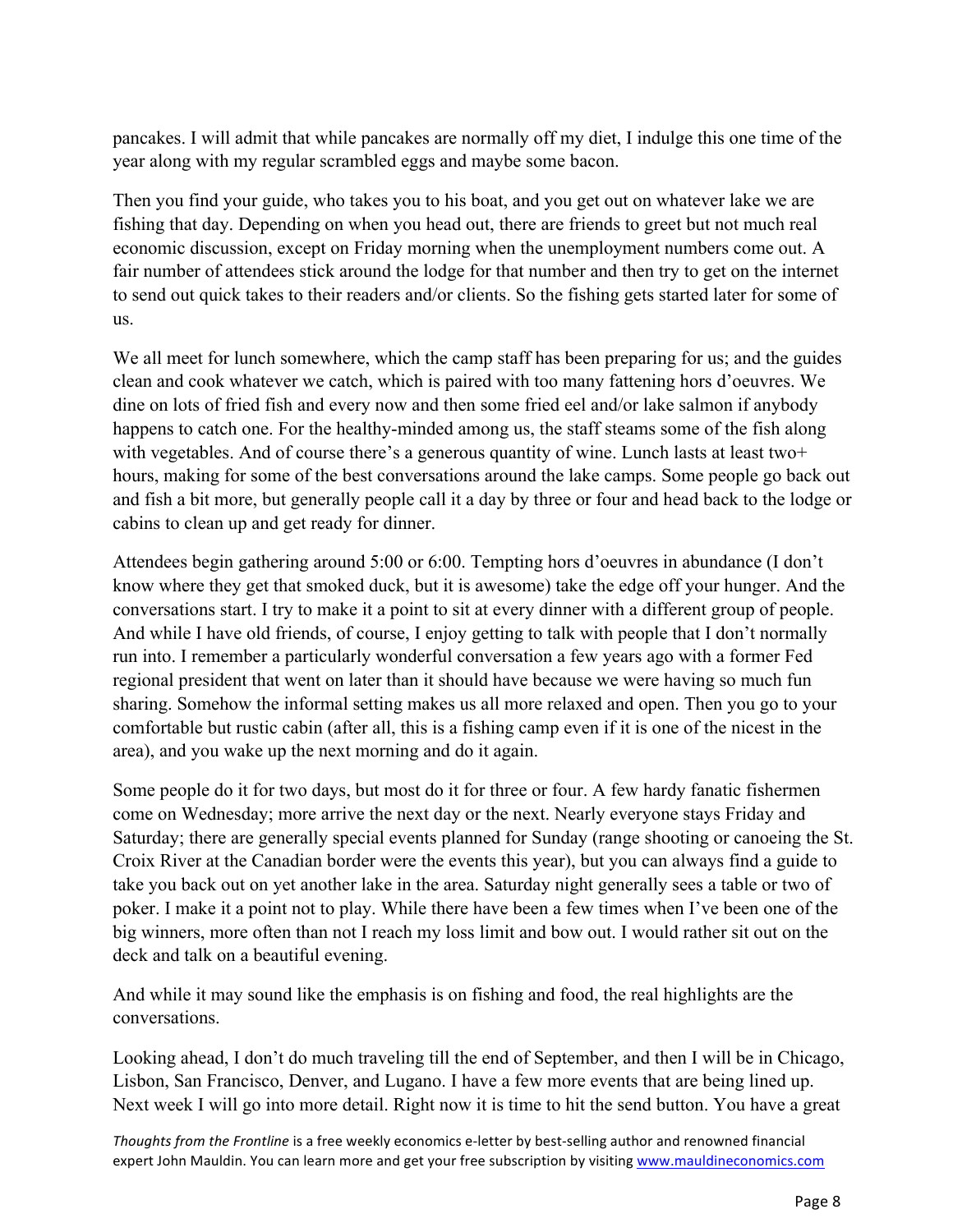week.

Your back on a pretty strict diet analyst,

Fif Maddi

John Mauldin

#### **Share Your Thoughts on This Article**

**Post a Comment** 

Send to a Friend | Print Article | View as PDF | Permissions/Reprints | Previous Article

*Thoughts From the Frontline* is a free weekly economic e-letter by best-selling author and renowned financial expert, John Mauldin. You can learn more and get your free subscription by visiting http://www.mauldineconomics.com.

Please write to subscribers@mauldineconomics.com to inform us of any reproductions, including when and where copy will be reproduced. You must keep the letter intact, from introduction to disclaimers. If you would like to quote brief portions only, please reference http://www.mauldineconomics.com.

To subscribe to John Mauldin's e-letter, please click here: http://www.mauldineconomics.com/subscribe/

To change your email address, please click here: http://www.mauldineconomics.com/change-address

If you would ALSO like changes applied to the Mauldin Circle e-letter, please include your old and new email address along with a note requesting the change for both e-letters and send your request to compliance@2000wave.com.

To unsubscribe, please refer to the bottom of the email.

*Thoughts From the Frontline* and JohnMauldin.com is not an offering for any investment. It represents only the opinions of John Mauldin and those that he interviews. Any views expressed are provided for information purposes only and should not be construed in any way as an offer, an endorsement, or inducement to invest and is not in any way a testimony of, or associated with, Mauldin's other firms. John Mauldin is the Chairman of Mauldin Economics, LLC. He also is the President of Millennium Wave Advisors, LLC (MWA) which is an investment advisory firm registered with multiple states, President and registered representative of Millennium Wave Securities, LLC, (MWS) member FINRA, SIPC. MWS is also a Commodity Pool Operator (CPO) and a Commodity Trading Advisor (CTA) registered with the CFTC, as well as an Introducing Broker (IB) and NFA Member. Millennium Wave Investments is a dba of MWA LLC and MWS LLC. This message may contain information that is confidential or privileged and is intended only for the individual or entity named above and does not constitute an offer for or advice about any alternative investment product. Such advice can only be made when accompanied by a prospectus or similar offering document. Past performance is not indicative of future performance. Please make sure to review important disclosures at the end of each article. Mauldin companies may have a marketing relationship with products and services mentioned in this letter for a fee.

Note: Joining the Mauldin Circle is not an offering for any investment. It represents only the opinions of John Mauldin and Millennium Wave Investments. It is intended solely for investors who have registered with Millennium Wave Investments and its partners at www.MauldinCircle.com or directly related websites. The Mauldin Circle may send out material that is provided on a confidential basis, and subscribers to the Mauldin Circle are not to send this letter to anyone other than their professional investment counselors. Investors should discuss any investment with their personal investment counsel. John Mauldin is the President of Millennium Wave Advisors, LLC (MWA), which is an investment advisory firm registered with multiple states. John Mauldin is a registered representative of Millennium Wave Securities, LLC, (MWS), an FINRA registered broker-dealer. MWS is also a Commodity Pool Operator (CPO)